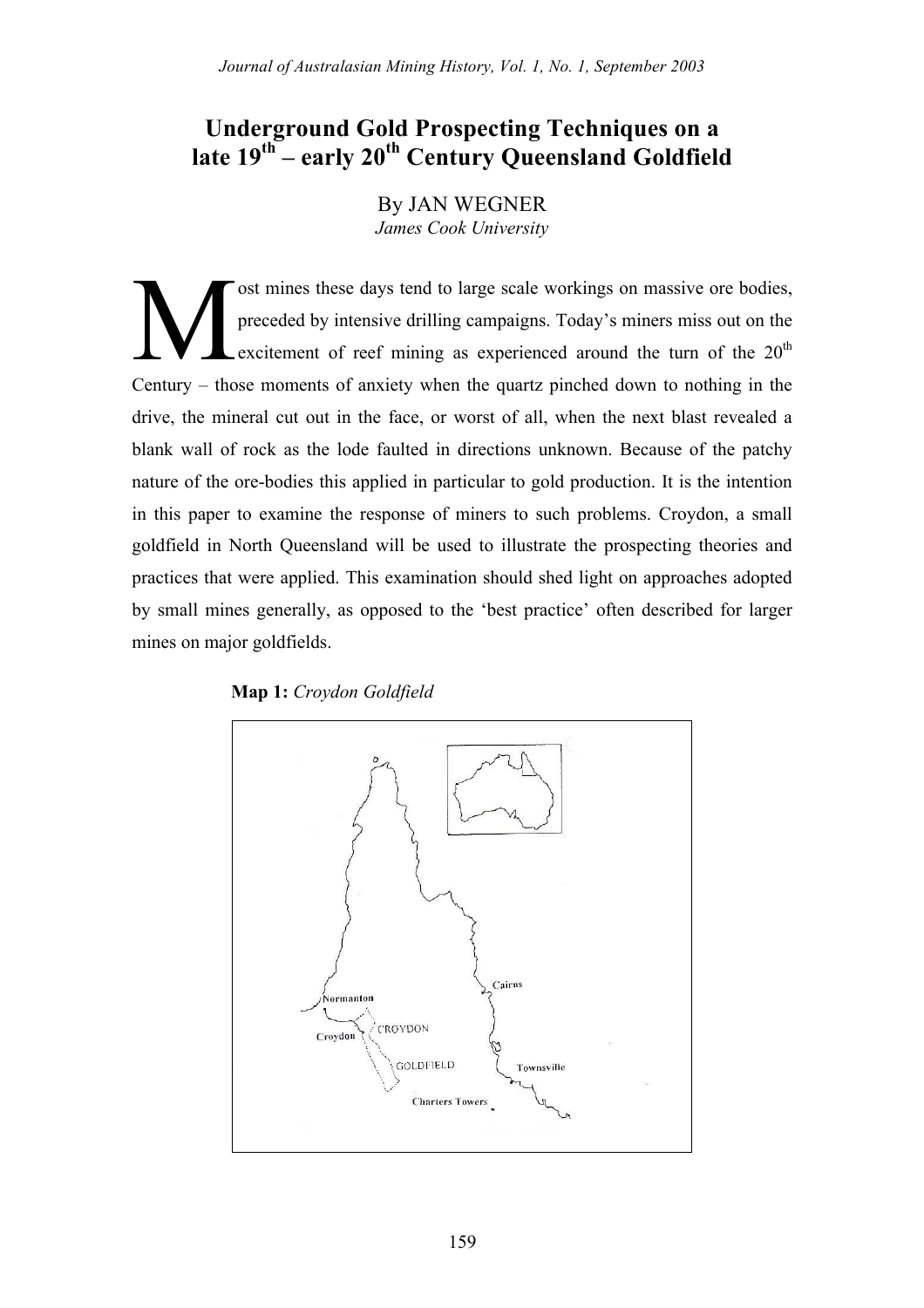Croydon, discovered in 1885, peaked in the 1890s and like most Queensland goldfields was in decline by 1920. It was a medium-sized field for Queensland, producing 770,000 fine ounces of gold (approx.  $24,000kg$ <sup>1</sup> by 1930, and was financed by a mix of local and British capital. A promising beginning was cut short when the richest reefs in the town area disappeared at relatively shallow depths in 1890. The centre of mining moved to nearby Golden Gate, the most successful of a number of 'outside' mining camps clustered within a 50km radius. The puzzles posed by Croydon's disappearing reefs, and those problems which normally beset quartz vein ore-bodies such as patchy values and faulting, gave particular urgency to underground prospecting on the field.

Lacking X-ray vision, miners could develop their theories based on experience, or use those coming out of the new science of geology. One of the most important was the dominant geological theory of the True Fissure Lode.<sup>2</sup> This mythical beast was based on quartz ore-bodies occurring in softer 'formation' in fissures in the rock. Ideally the fissures had well-defined walls, went down into the rock on an even grade to considerable depths, and persisted for some length across the countryside. Otis Young notes that in the U.S. this concept originated in the extrusion theory of lodes: that orebodies were extruded into the rocks from below. The assumption was that the orebodies must 'live down' to their parent magma and that mineral values would persist at depth. He also noted the competition to this theory by others, emerging from the science of geology between 1850 and 1890.<sup>3</sup> In Queensland, it persisted into the  $20<sup>th</sup>$  Century. In fact, quartz lodes can pinch and expand in their 'formation'; peter out altogether at depth or along the strike; be faulted or change direction so the continuity of dip or strike is destroyed; and have wildly varying gold values.

The expectation of an even grade of dip was a trap for unwary miners, who might confidently sink a shaft to catch a reef some distance from its cap (its outcrop on the surface) on the understanding that they would meet it at a certain depth. In the meantime, the reef had faulted further down, changed dip to a steeper angle, or cut out altogether. They might meet it in a form quite unlike its appearance closer to the cap, or go down at a different angle, and decide it wasn't the right reef.<sup>4</sup> If it lacked those welldefined walls, they were in real trouble. Miners debated the latest results of exploratory shafts and drill-holes in the deep ground, trying to decide which changes in rock indicated formation and which ones meant a return to country rock. Plant's Deep Shaft on Golden Gate was reported as being in formation so often that the fissure should have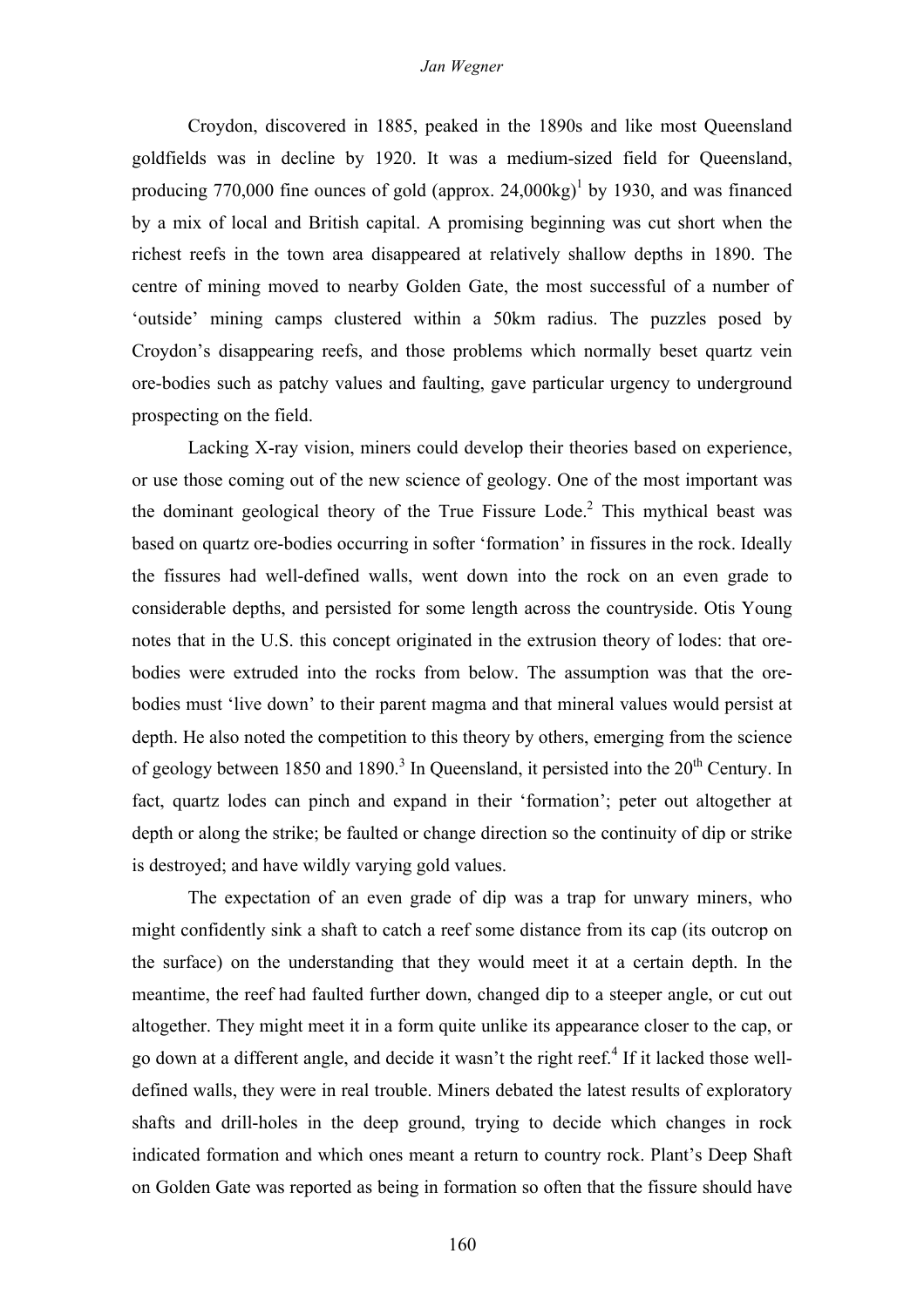been 150 feet (45 metres) wide. If what mine-owners found didn't conform to expectations, they might look until they ran out of money.<sup>5</sup> Many even tried to fit stockwork-style<sup>6</sup> ore bodies into the 'fissure' model and went hunting for the 'reef' at depth.

The 'real' reef could be distinguished from other quartz veins encountered at depth if it had plenty of water, indicating a large ore-body channelling water from the surface. It would carry sound from higher workings, have the right angle of dip, and have similar types of quartz and formation to those in mines closer to the cap. It was vitally important to identify the correct reef, as the miners would then explore it by drives. 'Real' reefs were also long, so a great deal of effort was put into trying to link lines of reef together and searching for the bits in between, which they deduced must be hidden below soil, laterites or sedimentary rock.

Geologists' theories were sometimes as unreliable as those of the 'practical miner'.<sup>7</sup> One of the most expensive mistakes to hit Croydon was the idea of the 'intrusive bar of granite' which Government geologists decided had abruptly terminated the field's richest reefs. $8$  The miners thought it was a slide, that is, a fault, but of course the geologists' theory attracted the Government subsidies for testing. As a result a number of expensive holes were put down in places which accorded with the official theory, but with no success. It took until the 1980s to prove that the miners were right: they had struck a large reverse fault, and the reefs still have not been found at depth.

One geological theory that was welcomed by desperate miners was the Law of Faults. When you hit that hard rock wall, what next? Croydon had plenty of experience with faults, the prize going to the King of Wallabadah:

# *The Prayer of Jerry Campbell*

Oh King! Oh, King of Wallabadah! Oh, how I wonder where you are! Your drops and slides and heads and feints Would tire the patience of the saints! For honour sake and fair renown I mean to find thy Golden Crown; If patience, health and strength will tell I'll find thee if thou drop to h $^{9}$ 

Geologist Dunstan was enlisted to the cause and explained the 'law of faults' to the miners, helping them to map a series of breaks.<sup>10</sup> The simple version of the Law of Faults was said to follow the lode according to the greater angle between the lode, when lost, and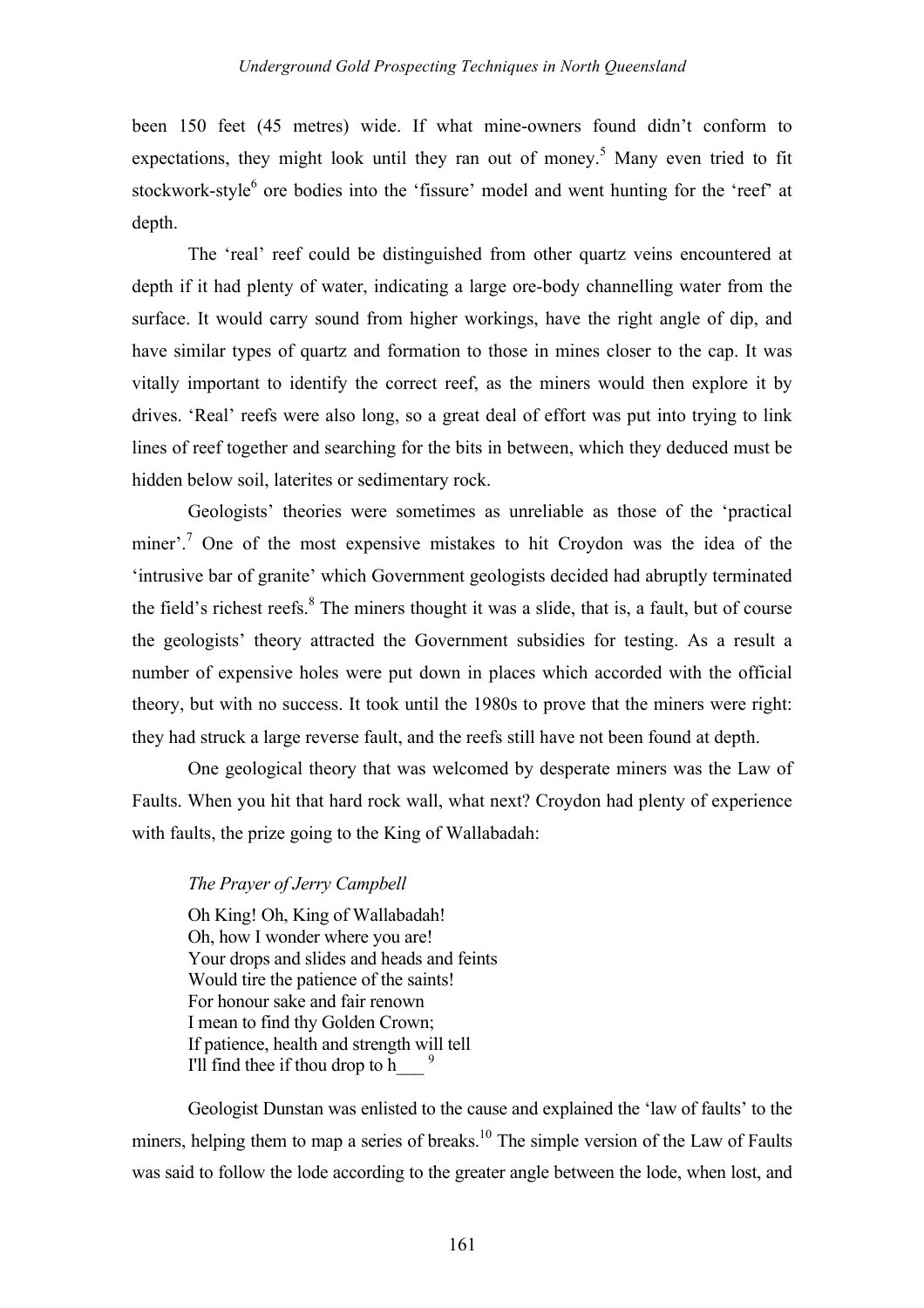#### *Jan Wegner*

the dip or strike of the fault<sup>11</sup> (see Figure 1). The complicated version (Figure 2) was said to be better, though others declared that there was no law of faults at all. Another idea was to study the way the reef bent just before the fault and follow that direction along the fault wall (Figure 3). Unfortunately some reefs didn't bend, or bent both ways.





The angle ABY is greater than the angle ABX, so the reef should lie on the line BY rather than BX

The most erratic phenomena were shoots, patches of richer ore within the quartz. Nothing seemed to work to predict these. Kalgoorlie's 'regular lenticular patches' of goldbearing ore were described as irregular in size and occurrence, and in Bendigo the only guide was that they were more likely to occur along the strike of its unusual ore-bodies, which were of quartz sandwiched between layers of bedded and folded rock. The ore tended to be richest in the centre of the anticlines.<sup>12</sup> Sinking to catch shoots in the deeper ground was a chancy affair, so it was important that decisions were based on some kind of evidence acceptable to the general public in order to attract finance.<sup>13</sup> Barren patches in existing mine workings were treated in much the same way as pinching of the quartz: any change was good.

The most commonly used method to track down good ore was the indicator. Every field had some quirk associated with mineral occurrences, which was said to 'indicate' to the miner where the gold might be found. Geologists today would suggest that these might be controlling mineralisation. In Croydon, for example, graphitic granite was the key, or finding galena and pyrites in the ore, or layered quartz. The Golden Gate 10&11 S Block even reckoned it had 'gold-bearing stone without the gold'.14 Gympie soon learned to associate beds of 'black shale' with gold where they were intersected by quartz reefs. On Kalgoorlie, higher gold values were associated with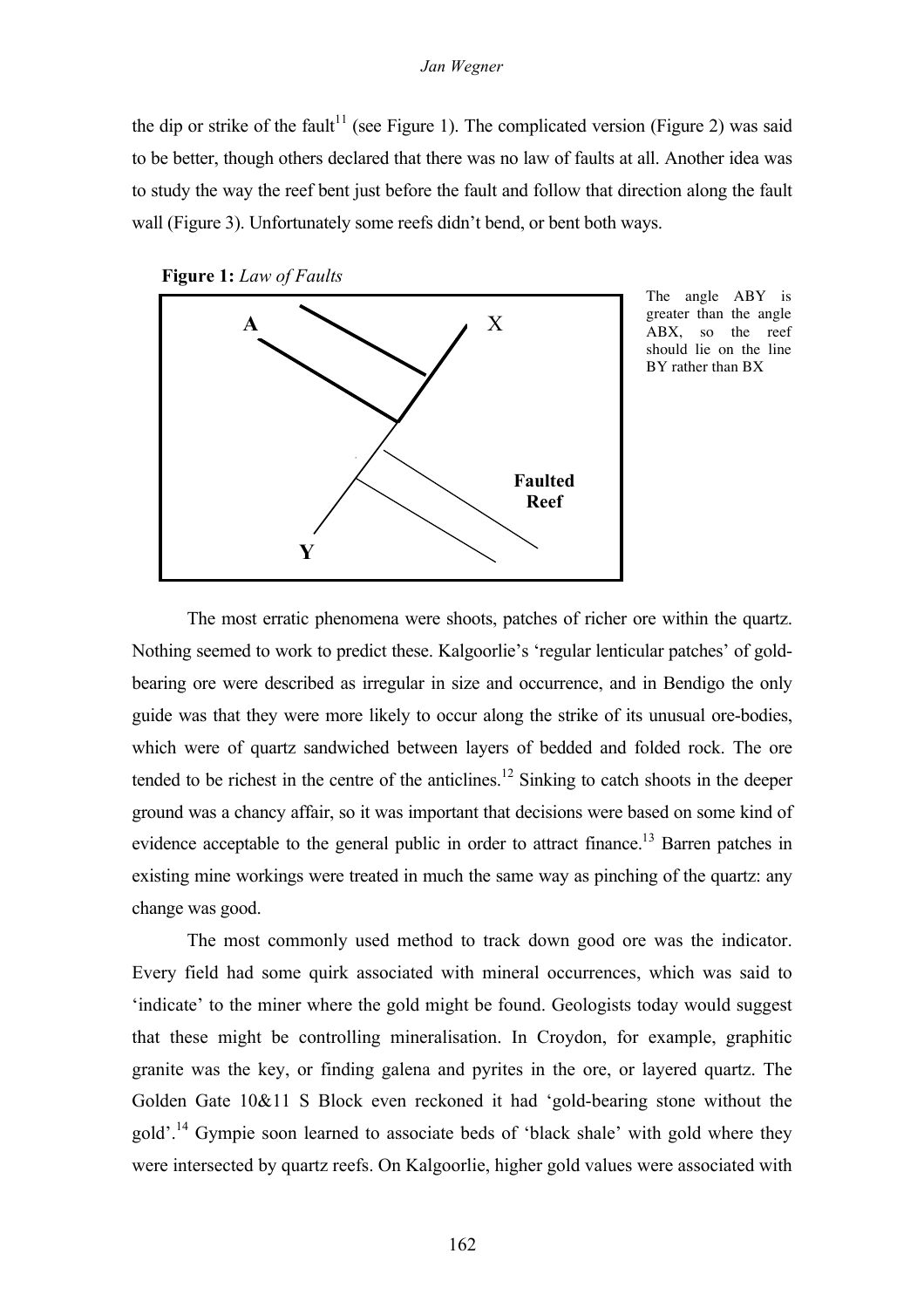finer-grained pyrites.<sup>15</sup> Unfortunately, miners sometimes used indicators from other fields, which proved rather unsuccessful. They could also be fooled by over-confident use of their own judgement. 'Yellow mundic' was an indicator of poor ore at Golden Gate until someone thought to sample it, with payable results.<sup>16</sup>





This law finds lodes laterally displaced by a fault. AB represents the strike of the fault. CD is a lode being driven on until it is lost at D. the strikes of the lode and the fault are reproduced by lines parallel to the real lode and fault, the same distance apart, to reproduce  $C' - D'$  and  $A' - B'$ . Where these lines meet is D". Join D and D" and prolong this line at both ends to produce MN. Put a line at right angles to AB at the point D, in the direction of the opposite wall of the fault. As this line DE falls below MN, the miner would go south along the fault and expect to cut the reef on the opposite wall of the fault at GF an unknown distance away.

Source: Le Neuve Foster, *A Treatise on Ore and Stone Mining,* Charles Griffin, London, 1910, p.92.

Even in the  $19<sup>th</sup>$  Century, thorough sampling was being recommended for underground prospecting to guide further development and later, stoping. In a well run mine, development work such as shafts, drives, and cross-cuts into the walls would be put in well in advance of stoping to find the limits of the ore-body, and a careful sampling programme would test these workings at regular intervals so the value of the ore at any point in the mine could be ascertained. It was considered essential for those ore-bodies with indeterminate boundaries such as Kalgoorlie.<sup>17</sup> Sampling was less helpful for gold-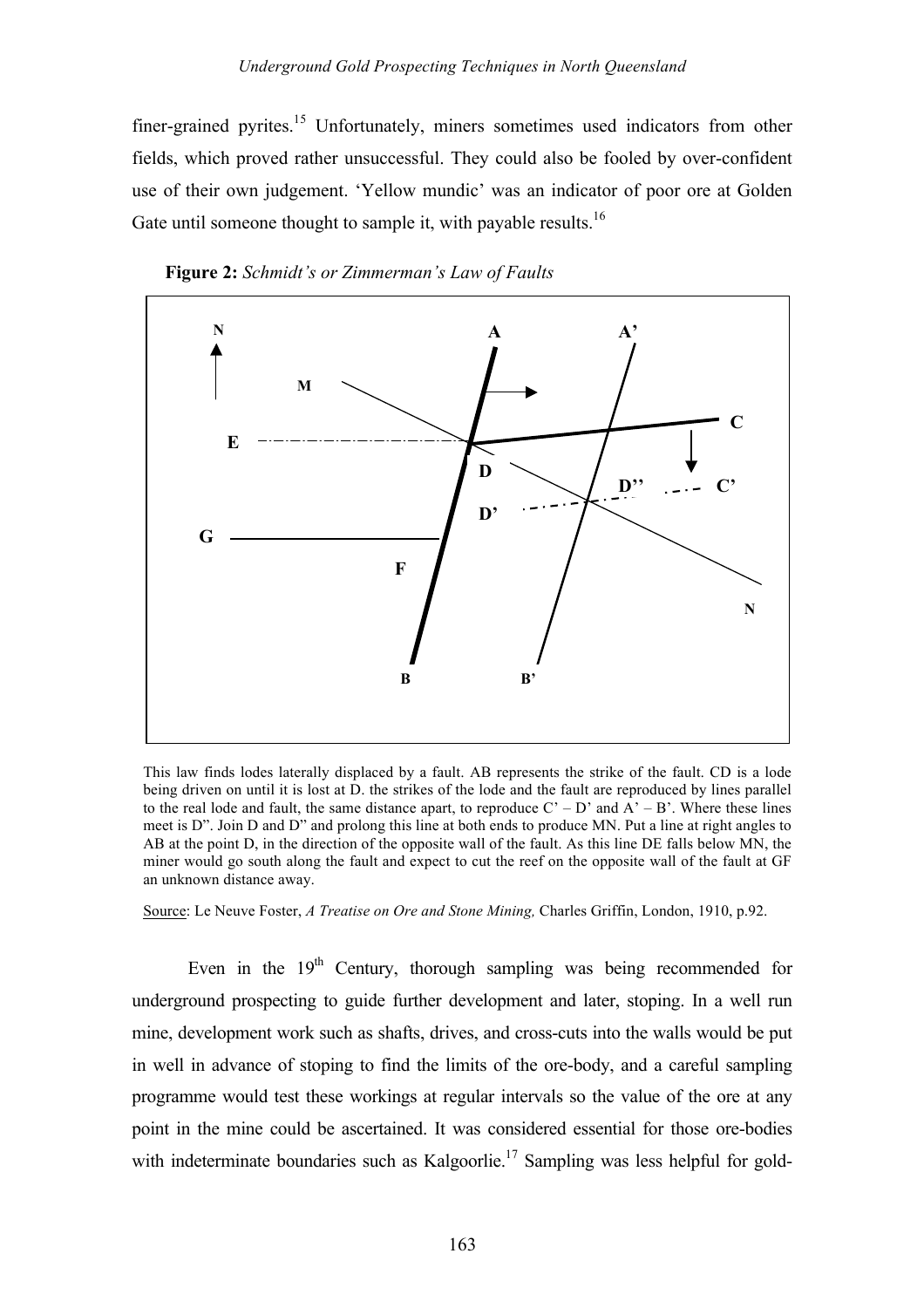### *Jan Wegner*

bearing reefs because of their variability but, systematically used, could provide a useful plan of the workings to give a better idea of trends in mineralisation. Croydon miners did use sampling**,** mostly the drillings from the holes made for explosives. This would have horrified the sticklers for accuracy as it was impossible to recover all of the material from the holes and was a patchy method at best. The grab samples used were likewise condemned by the experts. Worse, many samples were panned rather than fire assayed; panning, even at its best, is hardly an exact method. There were two assayers in town capable of doing fire assays so panning was probably chosen for its cheapness. A few local mines appear to have tried systematic sampling but these were usually for large deposits of low-grade ore with low profit margins per ton. They required more careful monitoring to ensure profitability. Some managers were contemptuous of the whole procedure, trusting their own judgement, which may explain why a large well-developed block of 'poor' ore in Roger's Golden Gate when let on tribute crushed over 4 ounces per ton.<sup>18</sup>





Bends in the lode showing the direction in which the lode is faulted, Golden Gate United Mine. Source: B. Dunstan, 'Some Croydon Gold Mines', *Geological Survey of Queensland,* 1905.

Instead of systematic development using proper sampling methods, miners tried to dodge the expense and trouble by theorising their way to the gold, usually because of lack of capital. Most Queensland mines were expected to finance development and exploration out of profits, so the economics of small mines meant that they looked for shortcuts to the richer ore. There was nothing necessarily wrong with using geological theories to do this, but the theories could become fanciful. For example, one philosopher decided that Croydon's reefs were really dual or triple reef systems and a lot of money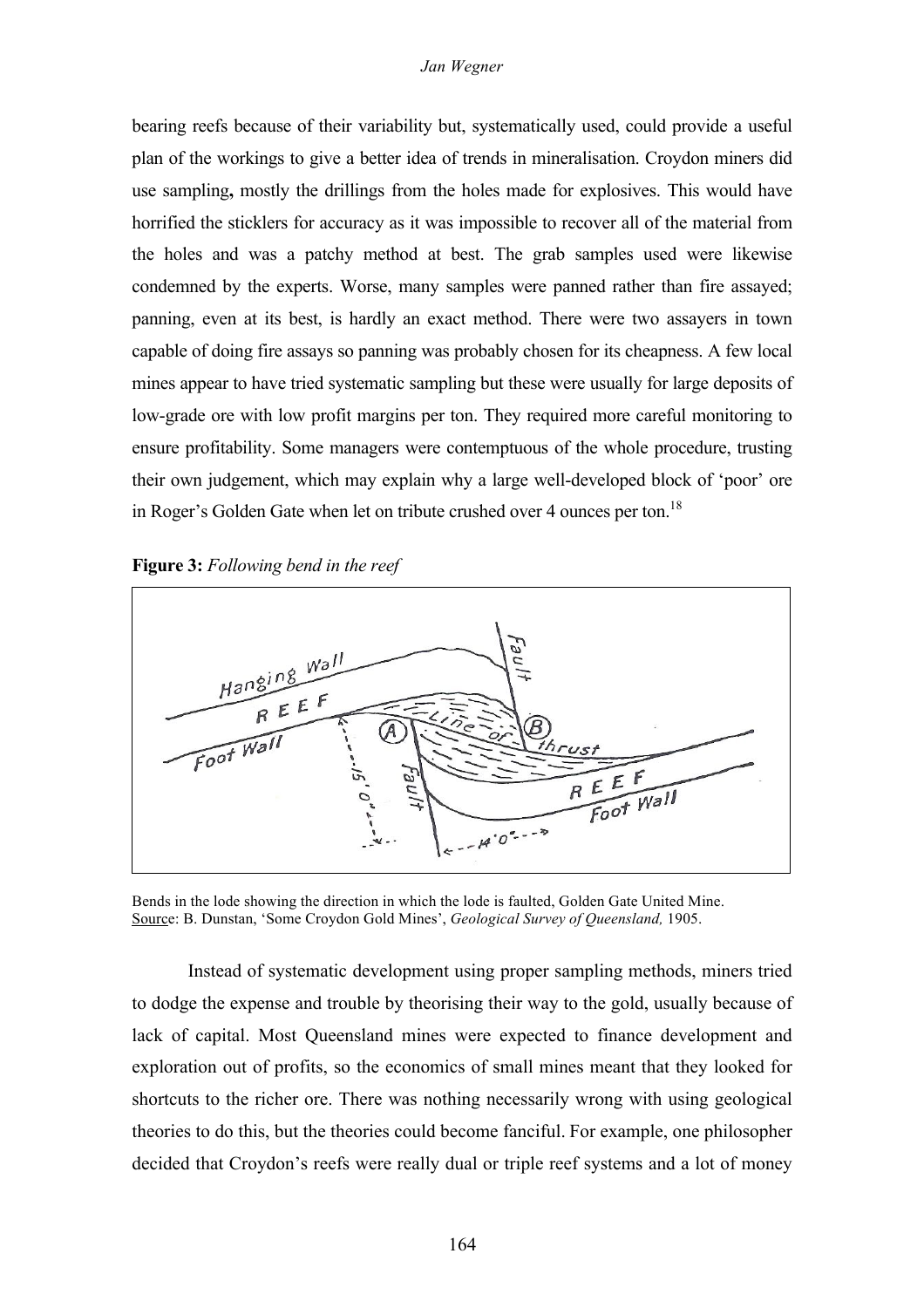was spent trying to prove it.<sup>19</sup> Another decided that the richest deposits of gold in the town mines occurred where two reefs joined, a common belief in mining circles at the time. After spending £5,000 in prospecting, he found he was wrong.<sup>20</sup>

Another shortcut was to watch what was happening in neighbouring mines. This was a logical way to proceed when prospecting at depth for the lode itself; Charters Towers and Gympie often used it. $21$  However using neighbours' work to predict shoots was trickier. Shoots appearing to trend into someone else's ground might be hunted for at great expense and with uncertain results. The Golden Gate 9 North chased a particularly rich shoot trending towards their ground and finally was able to celebrate a 9-ounce (280gr/ton) crushing that netted them £1,000. The champagne bottles had barely emptied before they had to pay £967 to their neighbours. The shoot had stopped short at the boundary.<sup>22</sup> On Croydon, mining became a helter-skelter series of shafts and drives in whatever part of the ground was considered most promising from developments in a neighbour's workings.

Some relied on luck, such as the pair on the Sir Garnet reef who decided to sink until they 'found something'.<sup>23</sup> Unfortunately dumb luck was responsible for enough rich finds to encourage this type of behaviour. A hole dug for a windlass prop underground in the Golden Gate 5 South hit a 'nice reef' in what everyone thought was the footwall.<sup>24</sup> Cautionary tales from everywhere aggravated the problem; mining lore abounds with tales of abandoned mines taken over by a new party who found rich stone just a little further on. For example, Craven's Folly at Charters Towers was always before the minds of Northern mining men. A disregarded leader later proved to be a rich reef, encouraging mine owners to persist with unpromising lodes regardless of geological probability.<sup>25</sup> In other words, they gambled. Even the Under-Secretary for Mines wrote, after a particularly expensive and fruitless drilling campaign, 'The sums expended on prospecting have been … resultless. There is more philosophy in the old digger's saying, 'That where the gold is, "there it is" than is generally conceded, and ninety-nine out of a hundred valuable discoveries have been made simply by chance'.<sup>26</sup> Religion may also have been resorted to but wasn't mentioned, apart from the Chinese investor who consulted the god of the local temple and was reassured that his choice had plenty of gold. It did – but mixed up in too much rock to be payable.<sup>27</sup>

What of that indispensable modern prospecting tool, the diamond drill? Steam driven drills had been around from the 1840s and the diamond drill prospecting plant since about  $1875<sup>28</sup>$  They bored holes of 1 to 5 inches (2.5 - 12.7 cm) in diameter using a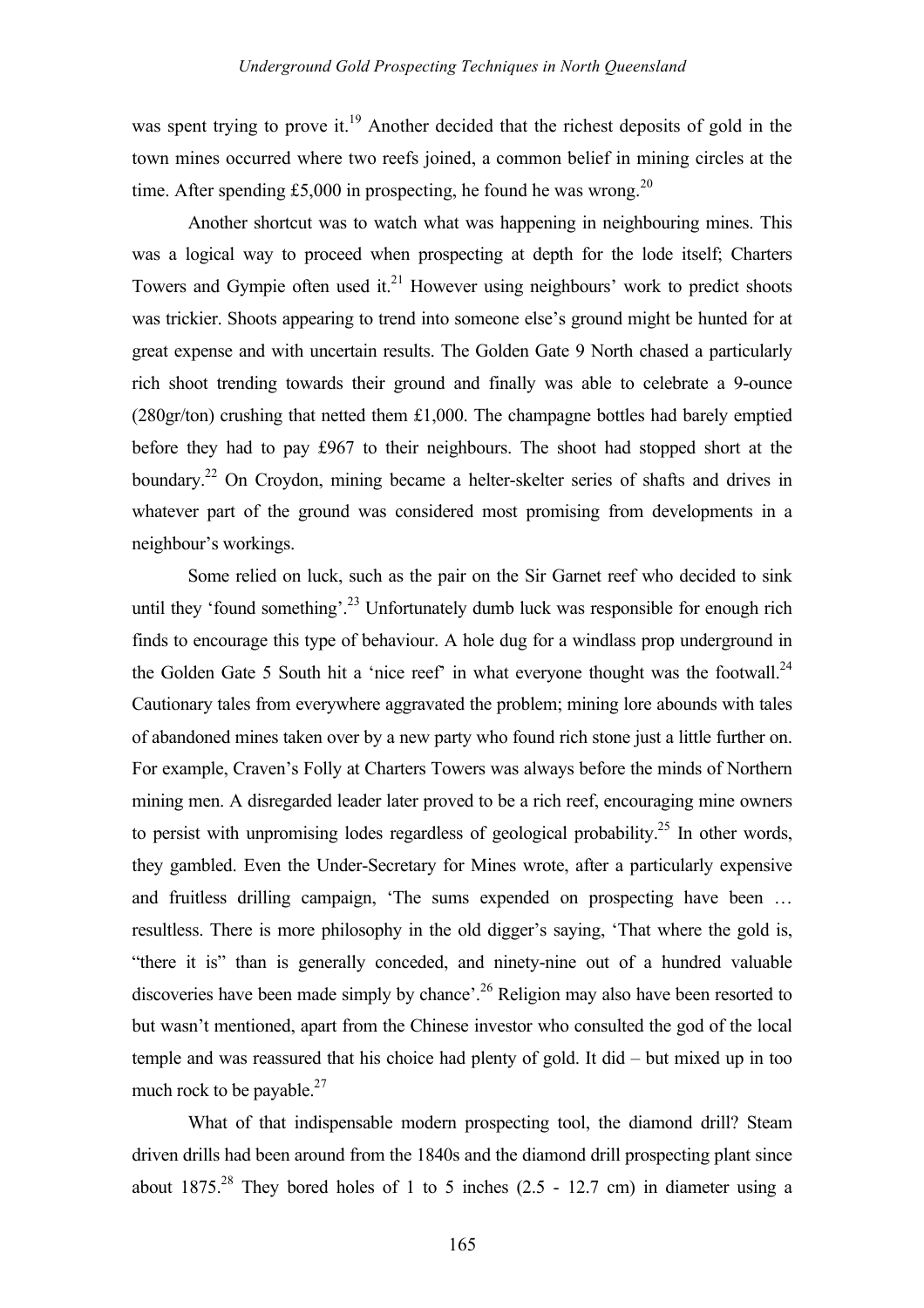diamond-tipped crown attached to a series of hollow rods. The rods retained rock cores that gave a profile of the rocks, and the water sent down to cool the bit flushed up drillings that could also be sampled. By 1906, they could drill 12 - 18 inches (30 - 45cm) an hour in hard rock.<sup>29</sup> Unfortunately they had their problems. A good water supply was essential as they went through 2,000 gallons (9,000 litres) a day. The crown could jam, the rods could break, and the results be of questionable value. For example, the rods could deflect by 200- 500 feet (60-150m) horizontally in every 1,000 vertical feet (300m) and surveying the hole was difficult. The sample size was too small for patchy ore bodies and the technique too expensive for a large network of holes to compensate; even in a relatively well capitalised and technologically advanced field as Kalgoorlie there were complaints that results could be misleading.<sup>30</sup> In the 1890s a Croydon mine owner discovered it was actually cheaper to sink a shaft to the depth wanted, at  $£3,000$  as opposed to the  $£4,000$  to drill one hole, though by 1910 the costs could be half that.<sup>31</sup> Drilling times could be much slower than expected; in 1888 one drill took five months to bore 100 feet  $(30m)$  of granite.<sup>32</sup> By 1908 newer drills run by contractors were producing results at a cost that made them attractive (£1.2s.6d per foot instead of £3.7s.9d), but even then they were too expensive for large drilling programmes.<sup>33</sup> Drilling was therefore limited and could only be used to test geological theories and the results were, of course, subject to all the problems of interpretation according to the True Fissure Lode theory. Miners also pointed out the advantages of exploratory shafts: if you found something, you could open out on it immediately. Even the *Mining Standard* in 1910 said diamond drills were better for prospecting horizontally in the works than vertically from the surface.<sup>34</sup>

In Queensland, the Department of Mines was responsible for introducing diamond drills for prospecting. Two generations of machines were purchased, in the mid 1880s and another set in 1889. After a series of disasters with accidents to the rods, coupled with poor and uneconomical performance, the Department regretted its decision and the 1890s Depression halted further experimentation.<sup>35</sup> This led to a reversion to prospecting shafts.<sup>36</sup> However there is no doubt that some of the prejudice against the drills was caused by their failure to find expected reefs in the deep ground of Gympie, Croydon and Charters Towers – a case of shooting the messenger.<sup>37</sup> The reputation of the diamond drill in Queensland gold mining was rescued by Mt Morgan, which used it with great success to prospect its ore-body at depth. The Under-Secretary for Mines wrote approvingly that the modern drill was clearly cheap and expeditious, and noted a 'general tendency to restore the diamond drill to its rightful position as an aid to prospecting'.<sup>38</sup> The firm responsible, Gold Fields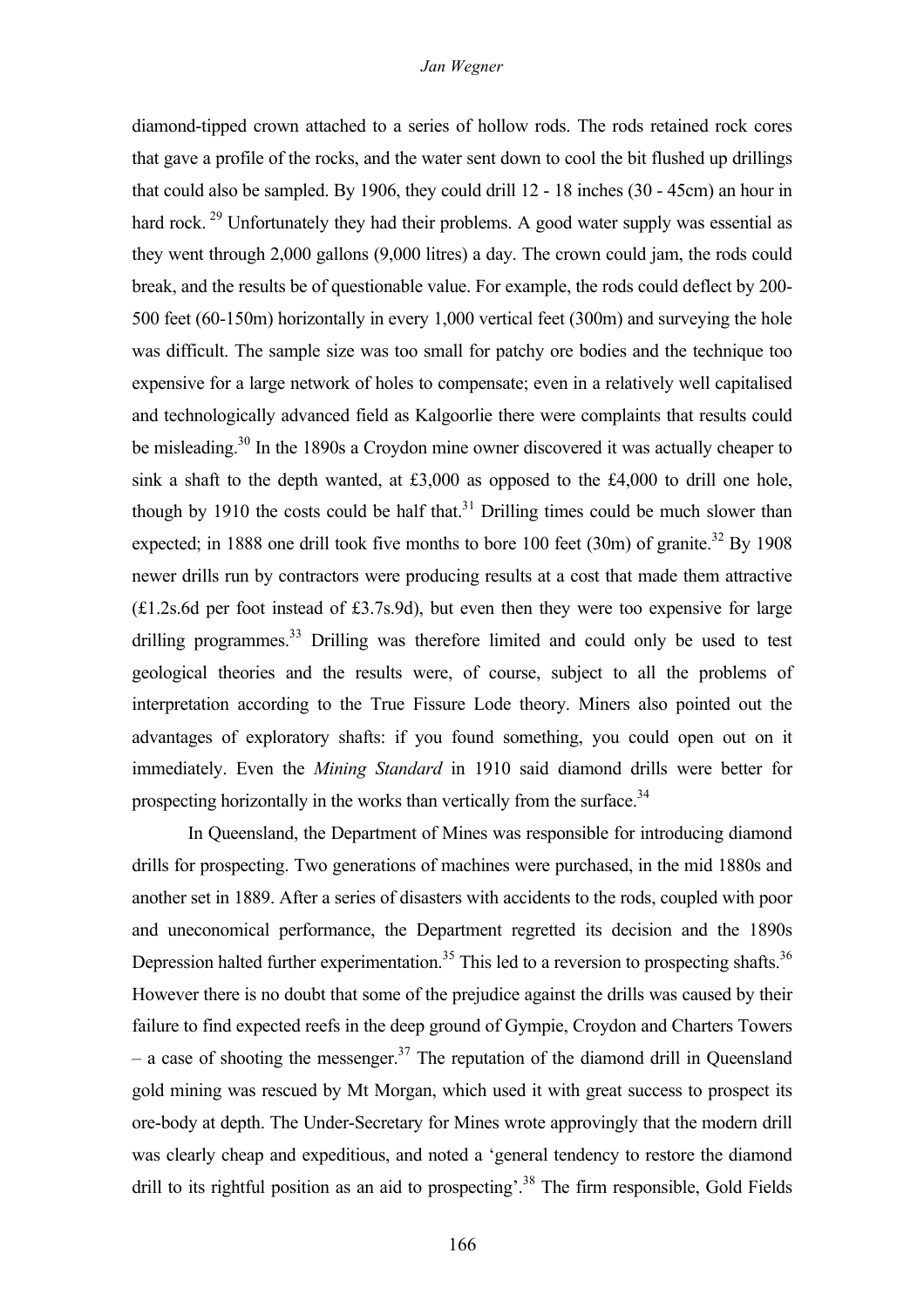Diamond Drilling Co., suddenly found itself in demand all over the state.<sup>39</sup> However, diamond drilling was more successful for prospecting massive or predictable and regular mineral deposits such as coal beds, deep leads and copper ore-bodies.<sup>40</sup>

A cheaper alternative was the hand spring-bore or cable drill, powered by human muscle. A drill steel was raised by rope to the top of a 10-foot (3m) frame and dropped; the drill would be turned by the rope twisting slightly at each drop. They were used often on Croydon, for depths up to 50 feet (17m), though one was put down 150 feet (51m). Again, they tested geological theories. The most persistent user was Thomas Bennion, who over two years drilled 20 holes in hard granite to depths of 15 to 50 feet (4.5 to 17m), averaging 18 inches a week (45.7cm). 41

The underground prospecting solutions tried on Croydon and other North Queensland goldfields sometimes seemed to have more in common with tea-leaf reading than science. This is because geology was not advanced enough to understand what was controlling gold deposition on any given field, and because information about the occurrence and behaviour of the ore-bodies was limited, particularly at depth. The latest technology, in the form of the diamond drill, and latest scientific theories could be unhelpful or actively misleading. Consequently miners resorted to theories that could be highly questionable. Lack of capital meant that miners relied on observation and experience rather than systematic and expensive techniques like the diamond drill or sampling programs of the kind recommended as best practice at the time.

## **Endnotes**

l

<sup>&</sup>lt;sup>1</sup> J.H. Reid, 'Report on the Croydon Goldfield', *Queensland Government Mining Journal*, vol. 36, 15 March 1935, p. 128.

 $2^2$  For official endorsement, see for example, Report of the Under-Secretary for Mines for 1901, where he describes the Lancelot mine as 'the truest fissure lode in the district' with 'splendid walls'. *Queensland Parliamentary Papers* [hereafter *QPP*] 1902, vol. 3, p. 261.

<sup>&</sup>lt;sup>3</sup> Otis E. Young Jr., *Western Mining*. University of Oklahoma Press, Norman, 1970, p. 8.<br>
<sup>4</sup> See for example, 'The Waratah Mine', *Croydon Mining News*, 12 November 1896.<br>
<sup>5</sup> For example, at Plant's Block, Bennion's Bl

 $6$  Stockwork or stockwerke is an area of rock seamed by small veins of auriferous quartz. These orebodies are typically massive. That is, there is no clear strike or dip.<br><sup>7</sup> There was considerable rivalry in this period between the new mining professionals and the craft

miners, which was sometimes expressed in rival theories. Bewick, Moreing and Co. criticised the 'rule of thumb mining manager of the sixties to the eighties' as 'theoretical' in the sense that they built on inadequate knowledge. *Croydon Mining Record*, 28 January 1909. For further information, see Jan Wegner, 'Language and power in nineteenth century mining: a view from North Queensland', *Journal of* Australian Studies No. 61, 1999, pp. 164-168.<br><sup>8</sup> W.H. Rands, *Croydon Gold Field*. Geological Survey of Queensland, no. 118, Brisbane, 1896.<br><sup>9</sup> Croydon Mining Record, 15 June 1905.<br><sup>10</sup> Ibid., 17 July 1903.